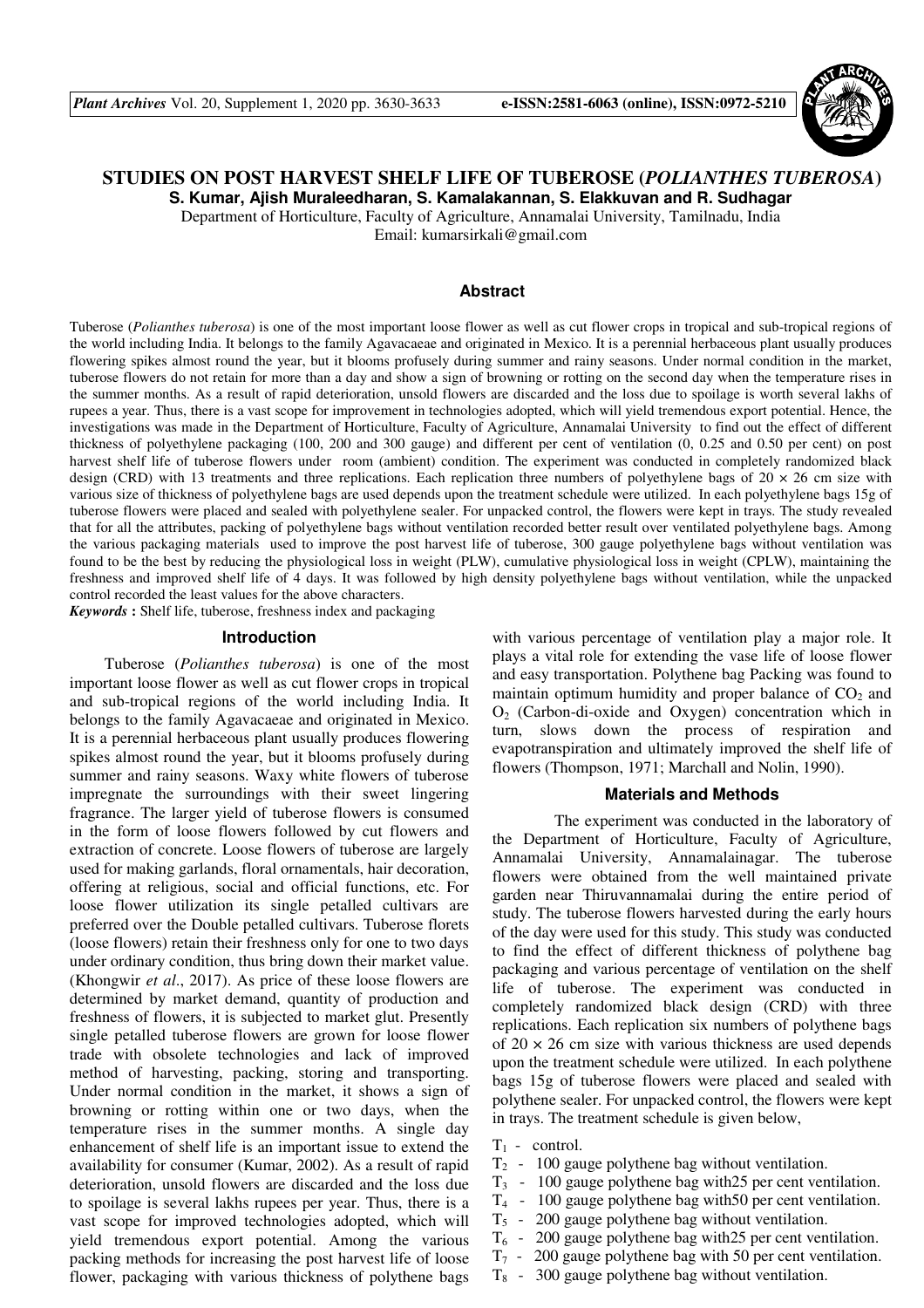- T9 300 gauge polythene bag with 25 per cent ventilation.
- $T_{10}$  300 gauge polythene bag with 50 per cent ventilation.
- $T_{11}$  High density polythene bag without ventilation.
- $T_{12}$  High density polythene bag with 25 per cent ventilation.
- $T_{13}$  High density polythene bag with 50 per cent ventilation.

The observations on Physiological loss of weight (PLW), Cumulative physiological loss of weight, Freshness index (FI) and Shelf life were recorded. Data under different characters were analyzed statistically as suggested by Panse and Sukhatme (1976).

## **Result and Discussion**

# **Physiological loss in weight and cumulative Physiological loss in weight:**

In tuberose flowers different thickness of polythene bag packaging and different percentage of ventilation significantly influenced over non-packaged control flowers for physiological loss in weight and cumulative loss in weight. Among the various treatments  $T_8$  recorded the least physiological loss in weight with the value of 3.76, 3.56 and 2.36 per cent on  $2<sup>nd</sup>$ ,  $3<sup>rd</sup>$  and  $4<sup>th</sup>$  day while CPLW on  $4<sup>th</sup>$  day was 9.68 % this was followed by  $T_{11}$ with the value of 5.19, 4.25 and 2.72 per cent of physiological loss in weight on  $2<sup>nd</sup>$ ,  $3<sup>rd</sup>$  and  $4<sup>th</sup>$  day while CPLW on  $4<sup>th</sup>$  day was 12.16 per cent. The maximum Physiological loss in weight (33.93, 24.72 and 10.25 respectively on  $2^{nd}$ ,  $3^{rd}$  and  $4^{th}$  day) and CPLW (68.90% at 4<sup>th</sup>day) was observed with  $T_1$  control. This was mainly due to direct relationship between evapotranspiration and the number of vents (Anandaswamy *et al*., 1963). Further the reduction in the permeability of the bags for the moisture and air thereby reducing the physiological loss of weight (PLW), which leads to the reduction in the loss of moisture as well as respiration of the produce (Forney *et al.* 1989). These are in line with the findings reported earlier by Nirmala Srinivas and T.V. Reddy, (1993) in jasmine, Sharma

*et al.* (1991) in grapes, Singh *et al*. (1992) in Ber and Pota *et al*. (1987) in pomegranate.

# **Freshness Index:**

In tuberose flowers different thickness of polythene bag packaging and different percentage of ventilation significantly influenced the control flowers for freshness index. Among the treatments  $T_8$  recorded highest freshness index on  $4<sup>th</sup>$  day (69.74 %). This was followed by T<sub>9</sub> and T<sub>11</sub> with the value of 57.07 %. Maximum loss of freshness index was observed with control  $(T_1)$  with 19.69 %. This is mainly due to packaging was found to maintain optimum humidity and proper balance of  $CO<sub>2</sub>$  and oxygen concentration which, slows down the process of respiration and evopotranspiration leads to higher freshness index (Hardenburg, 1971). Similar findings were reported by Kanbe *et al.* (1975) in apples.

# **Shelf life:**

Different thickness of polythene bag packaging and different percentage of ventilation significantly influenced over on non-packed control flowers for shelf life in tuberose flowers. The highest shelf life was obtained with  $T_8$  with the value of 4 days. This was followed by  $T_{11}$  with the value of 3.66 days while the least shelf life (1.66 days) was noticed with control. This may be due to the reduction in the loss of moisture as well as respiration causing reduced ethylene action and delayed senescence (Halevy and Mayak, 1981). Similar result was reported by Lukaszewska (1981) in dahlia.

## **Conclusion**

Among the various thickness of polythene bag packaging and different percentage of ventilation for improving the shelf life of tuberose, 300 gauge polythene bags without ventilation  $(T_8)$  recorded the higher shelf life of 4 days.

**Table 1 :** Effect of different thickness of polythene bag packaging on physiological loss in weight (%) of tuberose

| <b>Treatment details</b>                                              | $2nd$ day | $3rd$ day | $4th$ day |
|-----------------------------------------------------------------------|-----------|-----------|-----------|
| $T_1$ - Control                                                       | 33.93     | 24.72     | 10.25     |
| $T_2$ - 100 gauge Polythene bag without ventilation                   | 10.46     | 06.46     | 03.73     |
| $T_3$ - 100 gauge Polythene bag with 25 per cent ventilation          | 13.85     | 07.32     | 05.43     |
| $T_4$ -100 gauge Polythene bag with 50 per cent ventilation           | 16.53     | 08.18     | 06.08     |
| $T5$ -200 gauge Polythene bag without ventilation                     | 06.52     | 04.95     | 02.94     |
| $T_6$ - 200 gauge Polythene bag with 25 per cent ventilation          | 08.42     | 05.73     | 03.35     |
| $T_7$ - 200 gauge Polythene bag with 50 per cent ventilation          | 11.23     | 06.58     | 03.87     |
| $T_8$ - 300 gauge Polythene bag without ventilation                   | 03.76     | 03.56     | 02.36     |
| T <sub>9</sub> - 300 gauge Polythene bag with 25 per cent ventilation | 06.89     | 05.01     | 03.13     |
| $T_{10}$ - 300 gauge Polythene bag with 50 per cent ventilation       | 08.69     | 05.82     | 03.47     |
| $T_{11}$ - High density Polythene bag without ventilation             | 05.19     | 04.25     | 02.72     |
| $T_{12}$ - High density Polythene bag with 25 per cent ventilation    | 09.06     | 05.97     | 03.50     |
| $T_{13}$ - High density Polythene bag with 50 per cent ventilation    | 12.11     | 06.72     | 04.05     |
| <b>SED</b>                                                            | 0.63      | 0.18      | 0.09      |
| $CD(P=0.05)$                                                          | 1.27      | 0.38      | 0.18      |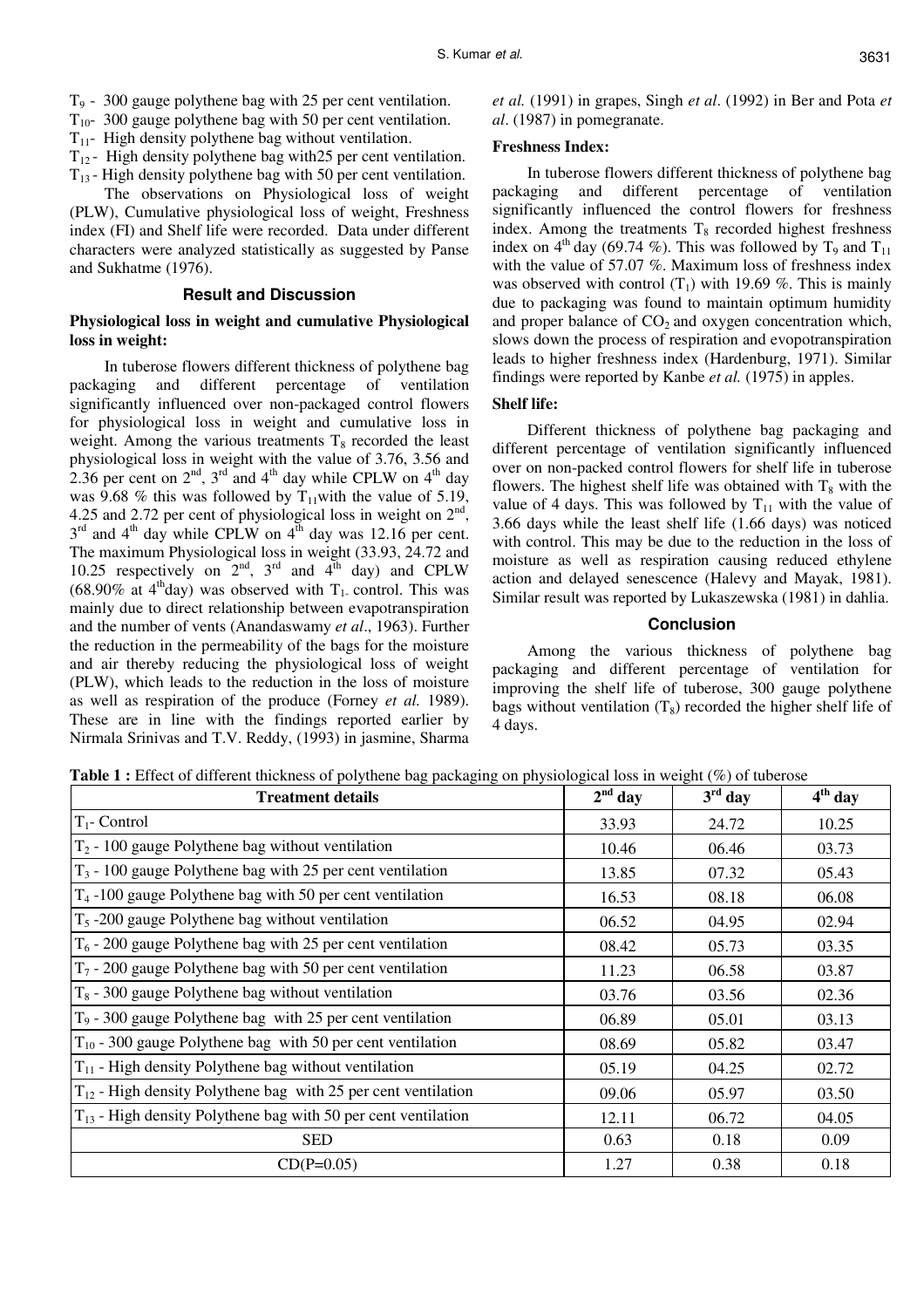| <b>Treatment details</b>                                           | $2nd$ day | $3rd$ day | $4th$ day |
|--------------------------------------------------------------------|-----------|-----------|-----------|
| $T_1$ - Control                                                    | 33.93     | 58.65     | 68.90     |
| $T_2$ - 100 gauge Polythene bag without ventilation                | 10.46     | 16.92     | 20.65     |
| $T_3$ - 100 gauge Polythene bag with 25 per cent ventilation       | 13.85     | 21.17     | 26.60     |
| $T_4$ -100 gauge Polythene bag with 50 per cent ventilation        | 16.53     | 24.71     | 30.79     |
| $T5$ -200 gauge Polythene bag without ventilation                  | 06.52     | 11.47     | 14.41     |
| $T_6$ - 200 gauge Polythene bag with 25 per cent ventilation       | 08.42     | 14.15     | 17.50     |
| $T_7$ - 200 gauge Polythene bag with 50 per cent ventilation       | 11.23     | 17.81     | 21.68     |
| $T_8$ - 300 gauge Polythene bag without ventilation                | 03.76     | 07.32     | 09.68     |
| $T9$ - 300 gauge Polythene bag with 25 per cent ventilation        | 06.89     | 11.90     | 15.03     |
| $T_{10}$ - 300 gauge Polythene bag with 50 per cent ventilation    | 08.69     | 14.51     | 17.98     |
| $T_{11}$ - High density Polythene bag without ventilation          | 05.19     | 09.44     | 12.16     |
| $T_{12}$ - High density Polythene bag with 25 per cent ventilation | 09.06     | 15.03     | 18.53     |
| $T_{13}$ - High density Polythene bag with 50 per cent ventilation | 12.11     | 18.83     | 22.88     |
| <b>SED</b>                                                         | 0.63      | 0.92      | 0.96      |
| $CD(P=0.05)$                                                       | 1.27      | 1.84      | 1.93      |

**Table 2 :** Effect of different thickness of polythene bag packaging on cumulative physiological loss in weight (%) of tuberose

**Table 3 :** Effect of different thickness of polythene bag packaging on freshness index (%) of tuberose

| <b>Treatment details</b>                                           | $2nd$ day | $3rd$ day | $4th$ day |
|--------------------------------------------------------------------|-----------|-----------|-----------|
| $T_1$ - Control                                                    | 100       | 30.41     | 19.69     |
| $T_2$ - 100 gauge Polythene bag without ventilation                | 100       | 67.74     | 43.75     |
| $T_3$ - 100 gauge Polythene bag with 25 per cent ventilation       | 100       | 60.52     | 35.81     |
| $T_4$ -100 gauge Polythene bag with 50 per cent ventilation        | 100       | 57.07     | 32.12     |
| $T_5$ -200 gauge Polythene bag without ventilation                 | 100       | 75.40     | 60.07     |
| $T_6$ - 200 gauge Polythene bag with 25 per cent ventilation       | 100       | 72.07     | 53.33     |
| $T_7$ - 200 gauge Polythene bag with 50 per cent ventilation       | 100       | 66.74     | 42.56     |
| $T_8$ - 300 gauge Polythene bag without ventilation                | 100       | 80.43     | 69.73     |
| $T_9$ - 300 gauge Polythene bag with 25 per cent ventilation       | 100       | 74.08     | 57.04     |
| $T_{10}$ - 300 gauge Polythene bag with 50 per cent ventilation    | 100       | 71.44     | 50.41     |
| $T_{11}$ - High density Polythene bag without ventilation          | 100       | 78.40     | 65.07     |
| $T_{12}$ - High density Polythene bag with 25 per cent ventilation | 100       | 70.53     | 48.72     |
| $T_{13}$ - High density Polythene bag with 50 per cent ventilation | 100       | 65.40     | 40.41     |
| <b>SED</b>                                                         | <b>NS</b> | 0.86      | 1.69      |
| $CD(P=0.05)$                                                       | NS.       | 1.73      | 3.41      |

**Table 4 :** Effect of different thickness of polythene bag packaging on shelf life (days) of tuberose

| <b>Treatment details</b>                                           | <b>Shelf Life</b> |
|--------------------------------------------------------------------|-------------------|
| $T_1$ - Control                                                    | 1.66              |
| $T_2$ - 100 gauge Polythene bag without ventilation                | 2.66              |
| $T_3$ - 100 gauge Polythene bag with 25 per cent ventilation       | 2.33              |
| $T_4$ -100 gauge Polythene bag with 50 per cent ventilation        | 2.00              |
| $T5$ -200 gauge Polythene bag without ventilation                  | 3.33              |
| $T_6$ - 200 gauge Polythene bag with 25 per cent ventilation       | 3.00              |
| $T_7$ - 200 gauge Polythene bag with 50 per cent ventilation       | 2.66              |
| $T_8$ - 300 gauge Polythene bag without ventilation                | 4.00              |
| $T_9$ - 300 gauge Polythene bag with 25 per cent ventilation       | 3.33              |
| $T_{10}$ - 300 gauge Polythene bag with 50 per cent ventilation    | 3.00              |
| $T_{11}$ - High density Polythene bag without ventilation          | 3.66              |
| $T_{12}$ - High density Polythene bag with 25 per cent ventilation | 3.00              |
| $T_{13}$ - High density Polythene bag with 50 per cent ventilation | 2.66              |
| <b>SED</b>                                                         | 0.15              |
| $CD(P=0.05)$                                                       | 0.31              |